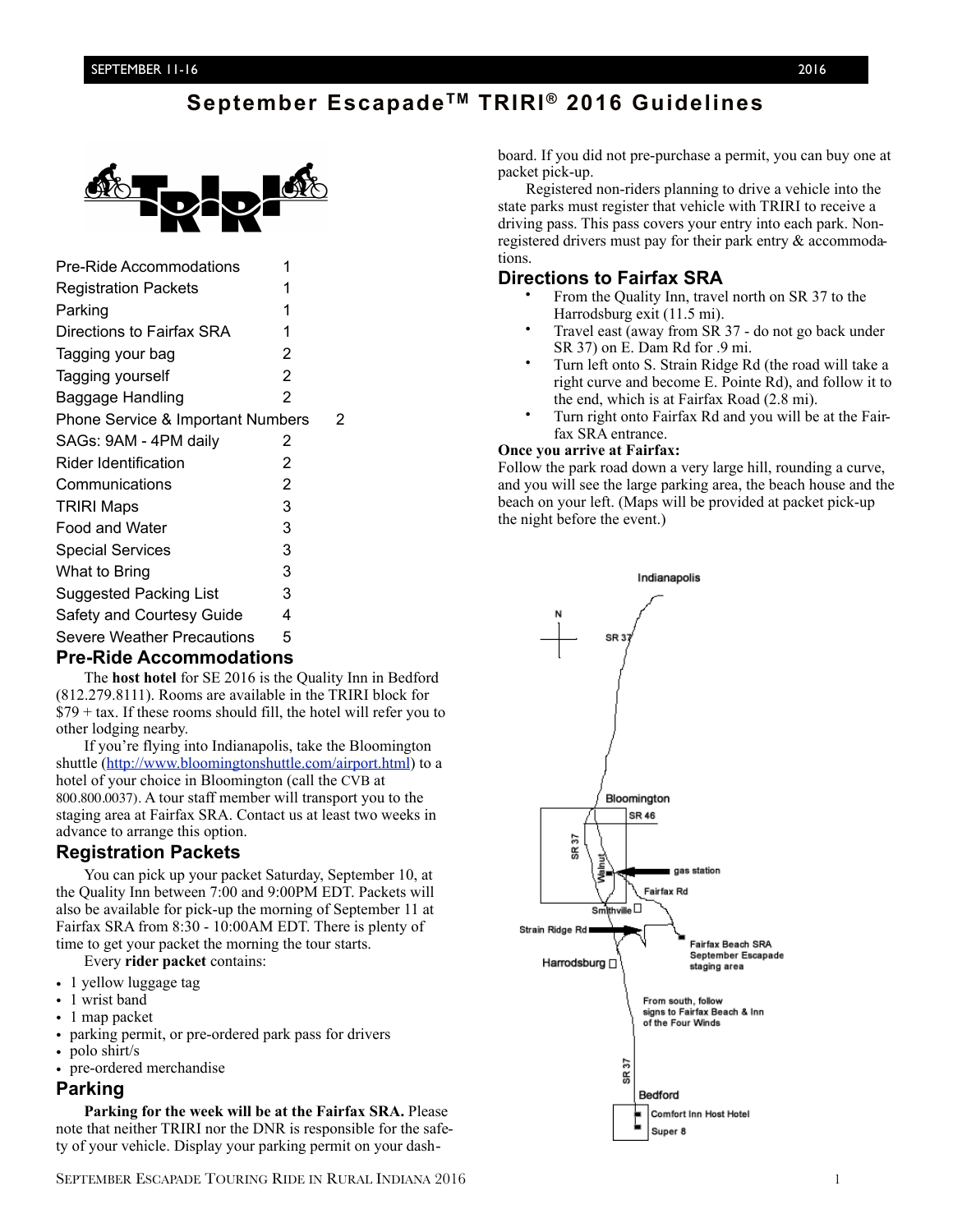### **Tagging your bag**

Bags for the inns will have a yellow tag; they will be dropped off outside the inn at each overnight location. All bags will be outside until you arrive; **please waterproof your bag if necessary.** Be prepared to load your own bags onto the truck throughout the tour.

### **Tagging yourself**

Each participant will be given one wristband to wear on his/her left wrist. It is your ticket to enter the parks, to get dinner, and to receive SAG support. If you're uncomfortable showering and sleeping with the wristband, wear it loosely enough that you can slip it off at those times. However, please don't lose it!

### **Baggage Handling**

 At Fairfax Beach, all tagged bags may be loaded onto the truck before you begin riding on Sunday morning, September 11, from 8:30-10:00AM. Please observe our weight limit of 40 pounds per person. The size of the truck we rent is determined by the weight of the bags we must haul.

During the tour, truck will leave the park by 9:30AM. Please remember to take your bags all the way inside and **pack them "high and tight,"** as the TRIRI saying goes.

#### **Phone Service & Important Numbers**

These numbers are provided in case anyone needs to reach you during the tour. Telephones are most easily found in the inn at the state parks. Cell phone signals are generally very weak in the parks, particularly at Spring Mill.

| Date          | <b>Nights</b>                         | Location                                  | <b>Phone</b>                |
|---------------|---------------------------------------|-------------------------------------------|-----------------------------|
| 9/11          | Sat/Sun<br>morning                    | Fairfax SRA                               | TRIRI cell:<br>812.333.8176 |
| $9/11 - 9/12$ | Sun/Mon.                              | Brown<br>County SP                        | inn: 1.877.265.6343         |
| $9/13 - 9/14$ | Tues/Wed                              | Spring Mill<br>SP                         | inn: 1.877.977.7464         |
| 9/15          | Thurs.                                | McCormick's<br>Creek SP                   | inn: 812.829.4881           |
| 9/16          | Fri. (no<br>overnight--<br>final day) | McCormick's<br>Creek SP to<br>Fairfax SRA | TRIRI cell:<br>812.333.8176 |

### **SAGs: 9AM - 4PM daily**

Two or three SAG vehicles are on the route each day to assist cyclists. Train to complete the distance between parks (about 70 miles), and remember that riding on the layover days is optional.

 SAG service is reserved for riders with physical and mechanical issues. In addition to picking up riders along the route who have phoned for assistance, we sometimes bring riders 15-20 miles onto the route in the morning and allow them to begin the day's ride from there—if they have asked in advance. We often have several parties needing assistance during the day, and communication with us allows us to cover the route efficiently.

**If you run into trouble and need a lift, call for assistance, and stay on the route in a comfortable, visible place where drivers can see you. If there is a medical emergency and you go to a hospital, don't forget to notify the ride director about what's happened and where you are.**

# **Rider Identification**

**Please wear your wrist band on your left wrist** so the SAGs will be able to identify you as a TRIRI rider. More importantly, due to the Health Information Privacy Act, **it's vital that you carry identification on your person** (as opposed to on your bike--paramedics can't rely on identification attached to a bicycle because the bike may belong to someone else). A TRIRI ID card with the daily emergency phone numbers will be given to you to carry along with your personal identification.

#### **Communications**

- **Rider-to-SAG signals:** If there is a problem, pat the top of your helmet or head using a large, visible arm motion (the traditional distress signal used in scuba diving). This is more easily recognized than a thumbs down signal or a general arm wave.
- **Ham communications:** TRIRI is accompanied by members of a local Amateur Radio Club. If you're a ham, contact TRIRI and we will arrange to have information about the TRIRI week radio frequencies in your packet.
- **Road signs:** TRIRI requests that all riders follow the normal rules of the road that cars are expected follow. TRIRI provides markings called Dan Henrys to supplement state and local road signs. These directional markers consist of a circle with a line starting at the circle's center and drawn outward in the direction you're supposed to go--either straight, right, or left.
- A variation of the regular Dan Henry is a **warning symbol,** a W inside of a circle, to warn you about rough roads ahead (due to gravel, pot holes, dangerous descents, or railroad tracks, for example.)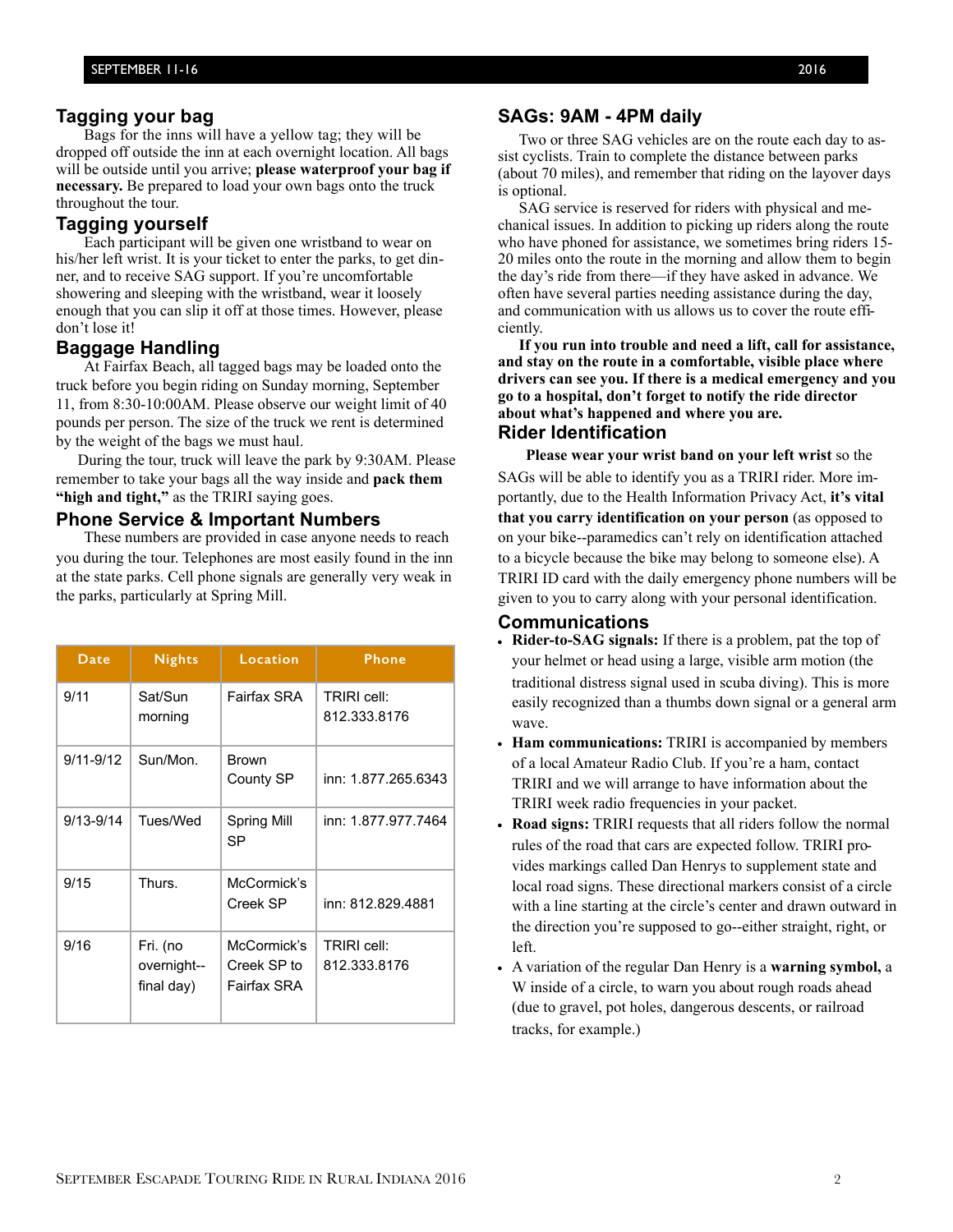On the route, **look for three Dan Henrys at every major intersection: one well before, one at, and one after.** You'll also see a single Dan Henry at minor intersections and near stop

right turn left turn straight ahead proceed with caution

you're on the correct route. Intersections where you continue straight on a main road have not always been marked. **TRIRI Dan Henrys are ALWAYS painted in yellow,** and they are also

signs, designed to reassure you that

always found in the right lanes of the road. Ignore markings of other shapes or colors, and, when in doubt about whether a Dan Henry is for TRIRI or not, consult your map or cue sheet. **Please note that the map is the official route; without our knowledge, road markings may have been paved over or altered by vandals or by another ride. TRIRI Maps** 

A map and cue sheet have been prepared for each day's route. This newsletter includes a sample for you to examine. Routes travel through small towns where services are available; **although September Escapade is a relatively small tour, it does have a favorable impact on local economies, and we encourage our riders to purchase food and drinks from local businesses whenever possible.**

If you need another map during the week, you may purchase a new map packet. You may pre-order additional map packets when you register for the tour.

**We requests that driving participants avoid the roads selected for our cyclists.**

# **Food and Water**

Breakfast and dinner buffets will be served in each inn's dining room during regular dining hours (7:00AM-10:00AM and 5:00PM-8:00PM). Your ride entry fee includes the breakfast and dinner meals, including a 15% gratuity. Participants are responsible for their own lunches. On layover days, lunch may be purchased in the inn dining room (11:00AM-2:00PM).

If you are camping, the campground shower houses are available to you. If we're camped near the park pool, the pool house will remain open all night for showers and restrooms.

One final note about water: remember to drink plenty of it on each day's ride! However, *do not reach into any coolers to get ice.* Germs from your hands or gloves could cause a nasty health threat.

## **Special Services**

Mechanical services will be provided by local bike shops just outside of Brown County State Park and in Bloomington at their normal shop rates. **At this time, we have not found a**  SEPTEMBER ESCAPADE TOURING RIDE IN RURAL INDIANA 2016 3

**mechanic to travel with us for the week.** There is no bicycle shop in Mitchell, Indiana, the town where Spring Mill State Park is located. If you have tools or supplies such as extra spokes, tires, tubes, etc., bring them.

**Have your bike tuned up by your local mechanic prior to TRIRI**. Please contact us if you need to have your bike shipped to Indiana and assembled before the tour; there are shops in Bloomington that will provide this service for a fee.

**Massage therapist Valerie Roderick** will be with us again to keep you feeling refreshed. You can sign up for massages ahead of time or during the tour. For those wishing to arrange [massages in advance, contact Valerie at 812.240.0344 or vwim](mailto:brent@nurrcor.com)sett@yahoo.com.

### **What to Bring**

**Note:** Participants staying in the inns are allowed **one bag (40 lb weight limit)** to hold all items. **Please do not use hard plastic containers instead of bags.** All bags are transported from site to site in the baggage truck. **Be prepared to load your own bags onto the truck and to carry them to your room each day.** Inn bags are unloaded just outside the inn entrance, and will not be covered. **We cannot guarantee that your bag will stay dry during the week; please pack carefully.** Please note that there are no laundry facilities in the Indiana State Park inns.

# **Suggested Packing List**

#### **Clothing:**

cycling shorts cycling tights cycling jerseys cycling shoes rainwear jeans/long pants arm warmers shorts waterproof shoes sandals underwear socks

#### **Personal items:**

 earplugs medication spare glasses sunglasses sunscreen lip balm flashlight batteries flashlight bulbs fanny pack insect repellant shaver toilet paper comb toothbrush/paste waterless soap knife watch camera pencil/notepad laundry soap chamois cream

ID & money credit/insurance cards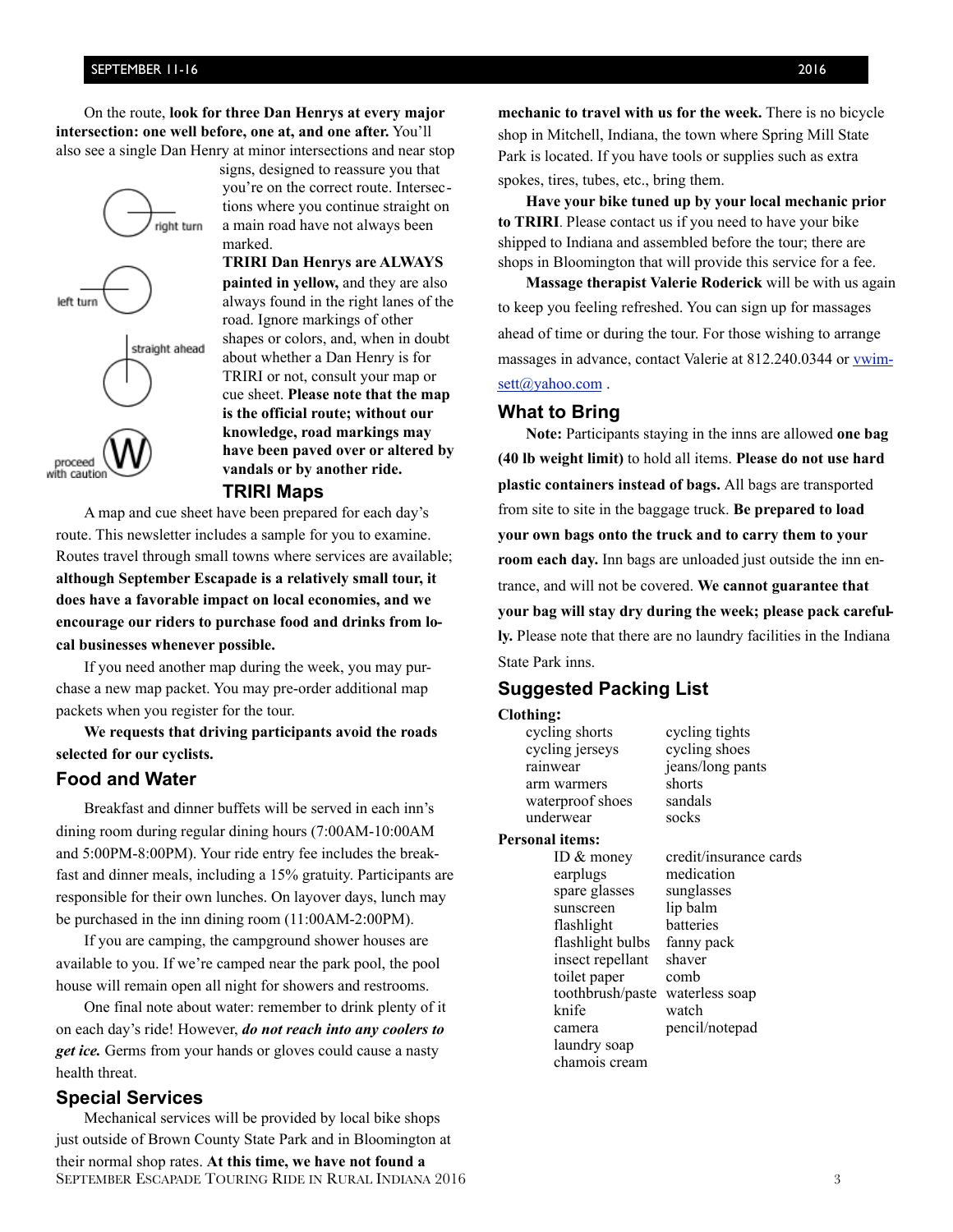#### **Bicycle gear:**

| frame pump     | touring bag             |
|----------------|-------------------------|
| tubes $(2)$    | folding tires           |
| bicycle lock   | maps                    |
| compass        | water bottles/CamelBak  |
| tire tools     | patch kit w/ new cement |
| rags           | chain lube              |
| <b>HELMET</b>  |                         |
| bicycle lights | bicycle multi-tool      |

**Note:** We will have a few floor pumps available each morning and evening. Bring your own if you don't want to wait in line.

# **Safety and Courtesy Guide**

*We encourage you to add to your enjoyment and safety by reading through and abiding by the following Ride RightTM guidelines, which are part of an overall Ride RightTM bicycle safety campaign.*

#### **1. Use the RIGHT stuff.**

- ✦**Have your bicycle checked** by a good bicycle mechanic to make sure it's in top condition.
- **2. Bring along the RIGHT gear.**
- ✦**Wear a properly fitting helmet.** Wear your helmet at all times while on your bicycle. Head injuries occur in the majority of bicycle accidents.
- ✦**Wear clothing that can be seen.** Bright and white clothing has a greater chance of being seen in all weather, but especially when it's dark or rainy.
- ✦**Carry two or more water bottles**. Take no chances on becoming dehydrated.
- ✦**Use a headlight and taillight if riding at night.** If you'll be riding in the dark, it's worth the expense to outfit your bike with a lighting system (it need not be a pricey one).
- **3. Use the RIGHT communications.**
- ✦Signal your intentions: passing ("on your left"), turning, stopping, swerving. Let other road users know what you are doing. Be especially alert at intersections and driveways.
- ✦Sound off. Let others know you're passing ("On your left,") left them know of road problems ("hole," "sand," "glass," "dog up,"), let them know of motorists ("car up," "car back," "car right," etc.).

### **4. Practice RIGHT riding.**

- ✦**Ride on the RIGHT.** Ride about 2 feet in from the right side of the road, in a straight line. This allows you room to maneuver and room for others to pass you on your left in the same lane. **Don't draft**. If you are with an experienced group and there is plenty of room, drafting can be fun. However, always ask permission first.
- ✦**Left turns are always made from the center of the roadway**. Be aware of the traffic coming up behind you as well as from the front.
- ✦**Stay to the right when going slowly or walking up hills,** so other bicyclists can pass you without going into the left lane.
- ✦**Move totally off the roadway** to stop, make repairs, rest, visit, etc.
- **5. Observe the legal RIGHT.**

✦

✦**Obey traffic laws.** In Indiana, bicyclists have the same rights as motorists. In accepting those rights, bicyclists also assume the responsibilities for riding in a safe and legal manner. This helps other road users predict what you will be doing.

#### **6. Use the RIGHT frame of mind.**

- ✦Ride alertly. Bicyclist error and bicycle-to-bicycle accidents are the most common types of accidents.
- ✦Ride at a steady speed that is good for you. September Escapade is a tour, not a race. Take time to enjoy the scenery, take in the sights, eat, drink, and relax.

**7. Make sure you have the RIGHT abilities.** Train properly for the tour. Be ready to tackle the miles in hilly terrain, and the week will be much more enjoyable for you.

- **8. Come prepared with the RIGHT attitude.**
- ✦**Be a predictable and considerate rider.**
- ✦**Be courteous to passing vehicles and other bicyclists.** Instead of riding several abreast, go single file and let those behind you pass.
- ✦**Follow the route.** The September Escapade route has been selected for your enjoyment, and SAG services are not available if you are off the route.
- **★Be prepared to ride in less than perfect weather.** We have ordered dry, warm, sunny days and dry, cool nights for your ideal bicycling vacation. However, since the weather is fickle at best, and since the bicycle if your mode of transportation to your next overnight, be prepared to ride in hot or cold, humid, or wet conditions. That includes not only warm biking clothing and rain gear, but also a good reflector and lighting system for your bike.

**9. Exhibit the RIGHT attention.** Keep your eyes and ears open while riding. Not only will you notice the beauty of nature, but you will hear the sound of other road users and recognize potential hazards along the road, such as: loose gravel or sand, potholes and wide cracks in the road or on bridges, railroad tracks (be sure to cross perpendicular to the tracks) dogs, cars, trucks, chickens, goats, deer, roadkill (we've seen them all!)

#### **10. Ride TRIRI in the RIGHT condition.**

- ✦Have your body trained to "go the distance." Before the tour, ride your bike as much as possible!
- ✦Fuel your body. Drink and eat frequently. If the weather is hot, carry two water bottles.

*These suggestions have been derived from the Ride Right™ program of the Des Moines Register and RAGBRAI and are used by their permission.*